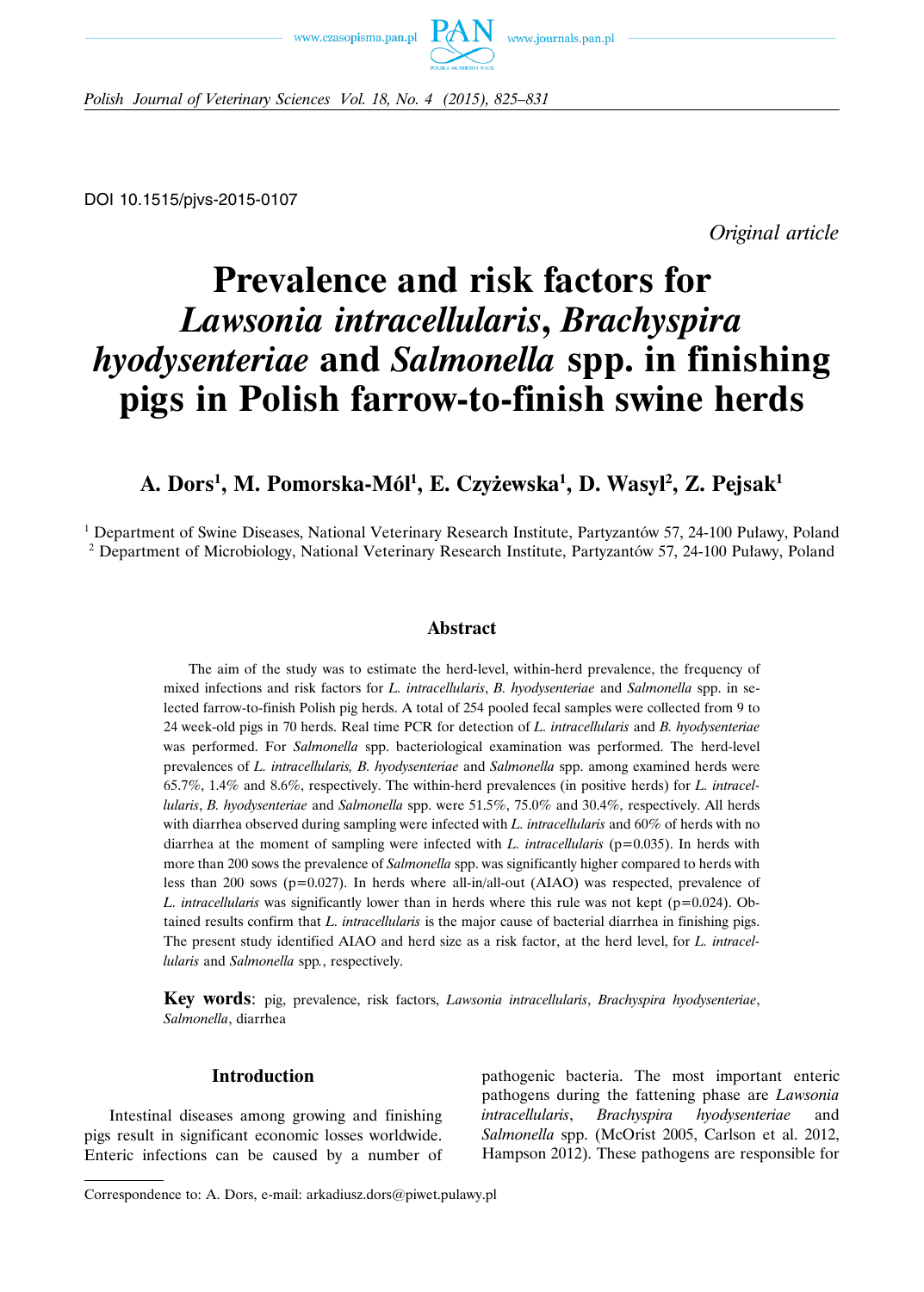

porcine proliferative enteropathy (PPE), swine dysentery (SD) and porcine salmonellosis (PS), respectively. These diseases occur in growing and finishing pigs and are characterized by a fecal-oral route of transmission. Simultaneous presence of these bacteria is not uncommon in the case of diarrhea (Merialdi et al. 2003).

Porcine proliferative enteropathy is caused by *L. intracellularis*, an obligate intracellular pathogen. Proliferation of enterocytes and characteristic thickening of the intestinal mucosa are observed in pigs affected with PPE (Lawson and Gebhart 2000). Lesions in all parts of the intestine have been described but most commonly they are localized in the ileum (Jensen et al. 1997). The disease is distributed worldwide, and is an economic concern for the pig industry (McOrist 2005). Occurrence of *L. intracellularis* was reported in various countries throughout the world with prevalence ranging between 48% and 100% (Stege et al. 2000, Lee et al. 2001, Jacobson et al. 2005, Hands et al. 2010).

Swine dysentery, caused by *B. hyodysenteriae,* is characterized by severe mucohaemorrhagic diarrhea which primarily affects pigs during the growing and finishing phase. Swine dysentery is widespread around the world, although studies regarding epidemiology are scarce and the reported prevalence significantly varies among particular studies (from 0% to near 40%) (Fellström et al. 1997, Stege et al. 2000, Suh and Song 2005).

*Salmonella* spp. can also cause diarrhea in pigs and is a zoonotic agent. There are a number of studies regarding prevalence of *Salmonella* serovars isolated from humans and animals (Arguello et al. 2013, Bonardi et al. 2013, Li et al. 2013). Data from these studies reported that in pigs the most common serovar was Typhimurium, in cattle Typhimurium and Dublin serovars, and in chickens Enteritidis, Infantis and Typhimurium serovars. Prevalence of *Salmonella* varies depending on isolation and sampling methods (Jørgensen et al. 2002).

The latest data about prevalence of *L. intracellularis*, *B. hyodysenteriae* and *Salmonella* spp. in Polish pig herds derived from the years 2007-2009 and require to be updated (Pejsak et al. 2007, Wasyl and Hoszowski 2007, Pejsak et al. 2009). Moreover, the results of these studies in terms of the prevalence of *L. intracellularis* were contradictory. These studies were focused only on herds with characteristic signs of PPE or SD, and only a small number of risk factors regarding these enteric pathogens were analyzed.

The aim of this study was to estimate the herd-level and within-herd prevalence of *L. intracellularis*, *B. hyodysenteriae* and *Salmonella* spp. In addition, the frequency of mixed infections in selected Polish pig herds was studied. Also, the relationship between the prevalence of these pathogens and other factors (herd size, all-in/all-out (AIAO) implementation, diarrhea, type of herd and age of pigs) was investigated.

# **Materials and Methods**

#### **Herds**

A total of 70 farrow-to-finish herds were selected. The selection criteria were as follows: sow herd size over or equal to 20 and no use of antibiotics in the fattening phase within 14 days prior to sampling. The herds differed in some factors such as symptoms of diarrhea of uncertain etiology in the fattening period, AIAO implementation, the introduction of pigs from other herds (open or closed status). The investigated herds were localized in all voivodships of Poland, proportionally to density of pig population.

## **Samples**

A total of 254 pooled fecal samples form 70 pig herds were collected between March 2011 and April 2013. From 2 to 5 pooled fecal samples, representing different age groups (older than 9 weeks), were collected from each herd. Samples were pooled on the site (into sterile, 120 ml plastic containers) using feces from 6 to 10 pigs. Samples were collected from normal and diarrheic (if present) pigs, and transported within 24 h in cooling boxes to the laboratory for bacteriological culture and PCR examination.

#### **Bacteriological method**

Isolation of *Salmonella* involved buffered peptone water pre-enrichment, selective enrichment on Modified Semi-solid Rappaport-Vassiliadis (MSRV) medium, plating on XLD medium, followed by biochemical identification. *Salmonella* isolates were identified according to the White – Kauffmann – Le Minor scheme (Grimont and Weill 2007).

#### **PCR techniques**

Pooled fecal samples were homogenized in single-use plastic containers and total genomic DNA was extracted using a commercial isolation kit (Genomic Mini, A&A Biotechnology, Gdynia, Poland), according to the manufacturer's recommenda-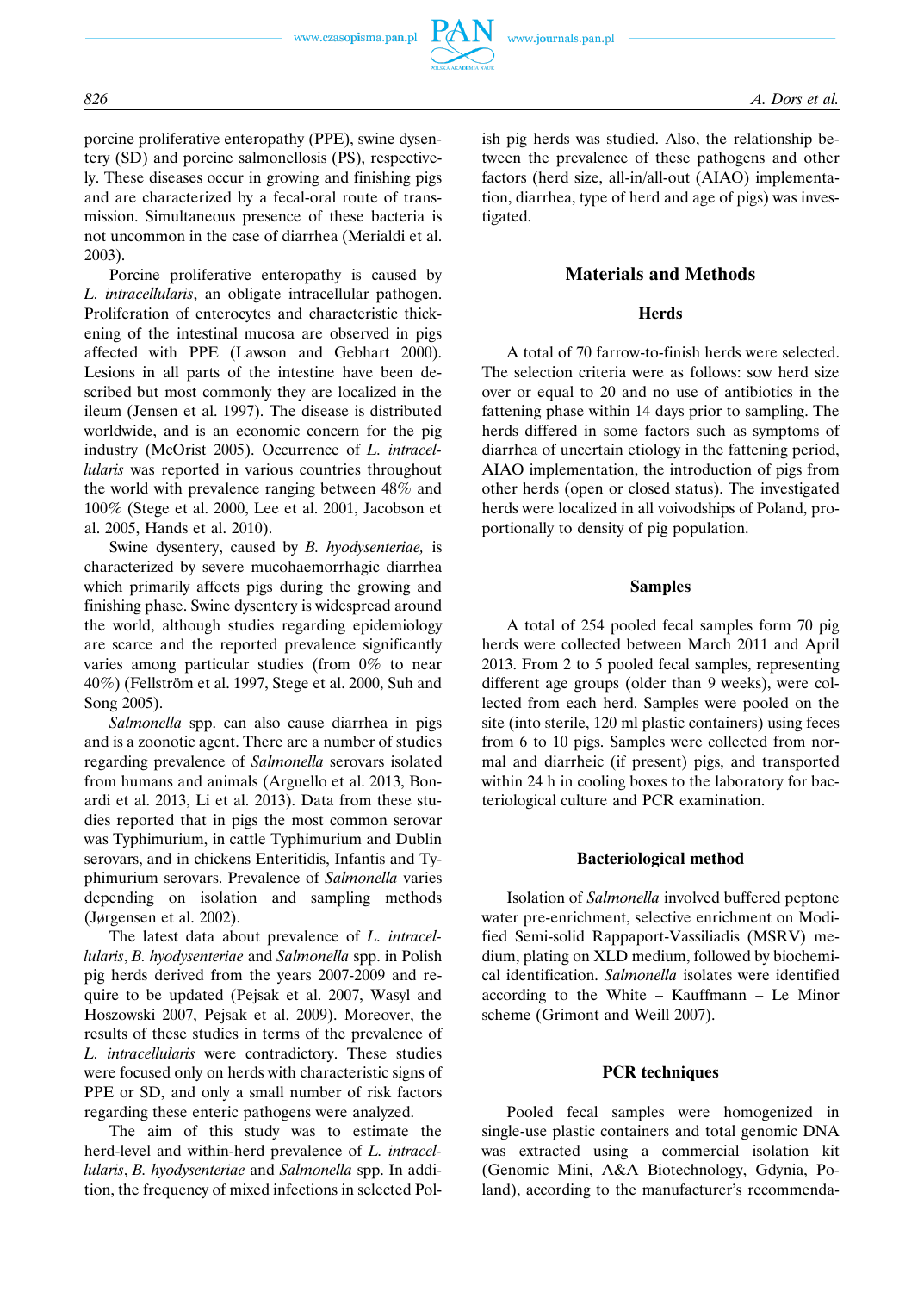

Table 1. Prevalence of *L. intracellularis, B. hyodysenteriae* and *Salmonella* spp. in pooled fecal samples (n=254) from fattening pigs in selected Polish pig herds (n=70).

| Pathogens          | Number of positive.<br>herds | $\%$ | 95% CI        | Number of positive.<br>samples | $\%$ | 95% CI        |  |
|--------------------|------------------------------|------|---------------|--------------------------------|------|---------------|--|
| L. intracellularis | 46                           | 65.7 | $53.4 - 76.7$ | 88                             | 34.7 | $28.8 - 40.8$ |  |
| B. hyodysenteriae  |                              | 1.4  | $0.04 - 7.7$  |                                |      | $0.2 - 3.4$   |  |
| Salmonella spp.    |                              | 8.6  | $3.2 - 17.7$  |                                | 2.8  | $1.1 - 5.6$   |  |

Table 2. Simultaneous presence of *L. intracellularis, B. hyodysenteriae* and *Salmonella* spp. in pooled fecal samples (n=254) from fattening pigs in selected Polish pig herds  $(n=70)$ .

| Pathogens                       | Number of positive<br>herds | $\%$ | 95% CI        | Number of positive<br>samples | $\%$ | 95% CI        |  |
|---------------------------------|-----------------------------|------|---------------|-------------------------------|------|---------------|--|
| L. <i>intracellularis</i> alone | 39                          | 55.7 | $43.3 - 67.6$ | 82                            | 32.3 | $26.6 - 38.4$ |  |
| B. hyodysenteriae alone         | $\theta$                    | 0.0  | $0.0 - 5.1$   | 2                             | 0.8  | $0.1 - 2.8$   |  |
| Salmonella spp. alone           | $\theta$                    | 0.0  | $0.0 - 5.1$   | 2                             | 0.8  | $0.1 - 2.8$   |  |
| L. intracellularis $+$          |                             |      |               |                               |      |               |  |
| Salmonella spp.                 | 6                           | 8.6  | $3.2 - 17.7$  | 5                             | 2.0  | $0.6 - 4.5$   |  |
| L. intracellularis $+$          |                             |      |               |                               |      |               |  |
| B. hyodysenteriae               |                             | 1.4  | $0.04 - 7.7$  |                               | 0.4  | $0.01 - 2.2$  |  |
| None                            | 24                          | 34.3 | $23.3 - 46.6$ | 162                           | 63.8 | $57.5 - 69.7$ |  |

tions. Extracted DNA samples were stored at  $-20^{\circ}$ C until use in the PCRs for *L. intracellularis* and *B. hyodysenteriae* assays.

Real-time PCR amplification of total DNA extracted from fecal samples for detection of *L. intracellularis* and *B. hyodysenteriae* was carried out according to the method described previously (Zmudzki et al. 2012).

The assay was carried out using the Mx3005P QPCR System (Stratagene, La Jolla, California, USA). The amplification mixture consisted of 5 μl template DNA and a QuantiTect probe set (Qiagen, Hilden, Germany) containing  $8 \text{ mM } MgCl<sub>2</sub>$ , dNTP mix and HotStarTaq DNA polymerase, in a total volume of 25 μl. The concentration of the primers and the probes were the same for both bacteria  $(20 \mu M)$ . Amplification of *B. hyodysenteriae* was performed in a 96-well plate with optical caps at the following settings: 10 min at 95 $\degree$ C, 50 cycles of 15 s at 95 $\degree$ C and 1 min of annealing and extension at 52°C. For *L. intracellularis* the parameters were as follows: 10 min at 95 $\degree$ C, followed by 40 cycles of 15 s at 95 $\degree$ C, 1 min of annealing at  $52^{\circ}$ C and 1 min of extension at 62 $^{\circ}$ C.

#### **Epidemiological and statistical analysis**

A herd was defined as positive for *L. intracellularis*, *B. hyodysenteriae* or *Salmonella* spp. when at least one fecal sample taken from the herd had a positive PCR or culture outcome. Within-herd prevalence was defined as the number of positive fecal samples divided by the total number of samples collected in

positive herds. The bacteriological prevalence of all agents was reported as a percentage with a 95% two-sides exact binominal confidence interval (CI), using the equation described by Clopper and Pearson (1934) calculated in statcalc3 (Soper 2014). Differences in prevalence between herds of various sizes, with and without diarrhea of unknown etiology at the moment of sampling, usage or not of AIAO, and open or closed herd status were determined by chi-squared test with Yates's correction for continuity (statistically significant at p<0.05). Additionally, to determine differences in prevalence of pathogens among various age groups: <12, 12-15, 16-19 and ≥20 weeks of age, the chi-squared test was used.

#### **Results**

The mean herd size was  $203 \pm 339$  sows (range: 22-2000) and ranged from 20 to 49 (N=21), 50 to 200 (N=33), and 16 herds with more than 200 sows. At the time of sampling, diarrhea in fatteners was observed in 10 herds. Nineteen herds used the AIAO system in all finishing sectors, while in 51 herds AIAO was partially implemented. Forty-three herds had closed status while the remaining purchased gilts from other farms.

Using the cut-off point of one positive sample for defining a herd as positive, the prevalence of *L. intracellularis* among examined herds was high (65.7%) and prevalence of *B. hyodysenteriae* and *Salmonella* spp. was significantly lower (p<0.001; 1.4% and 8.6%, respectively). The number and percentage of positive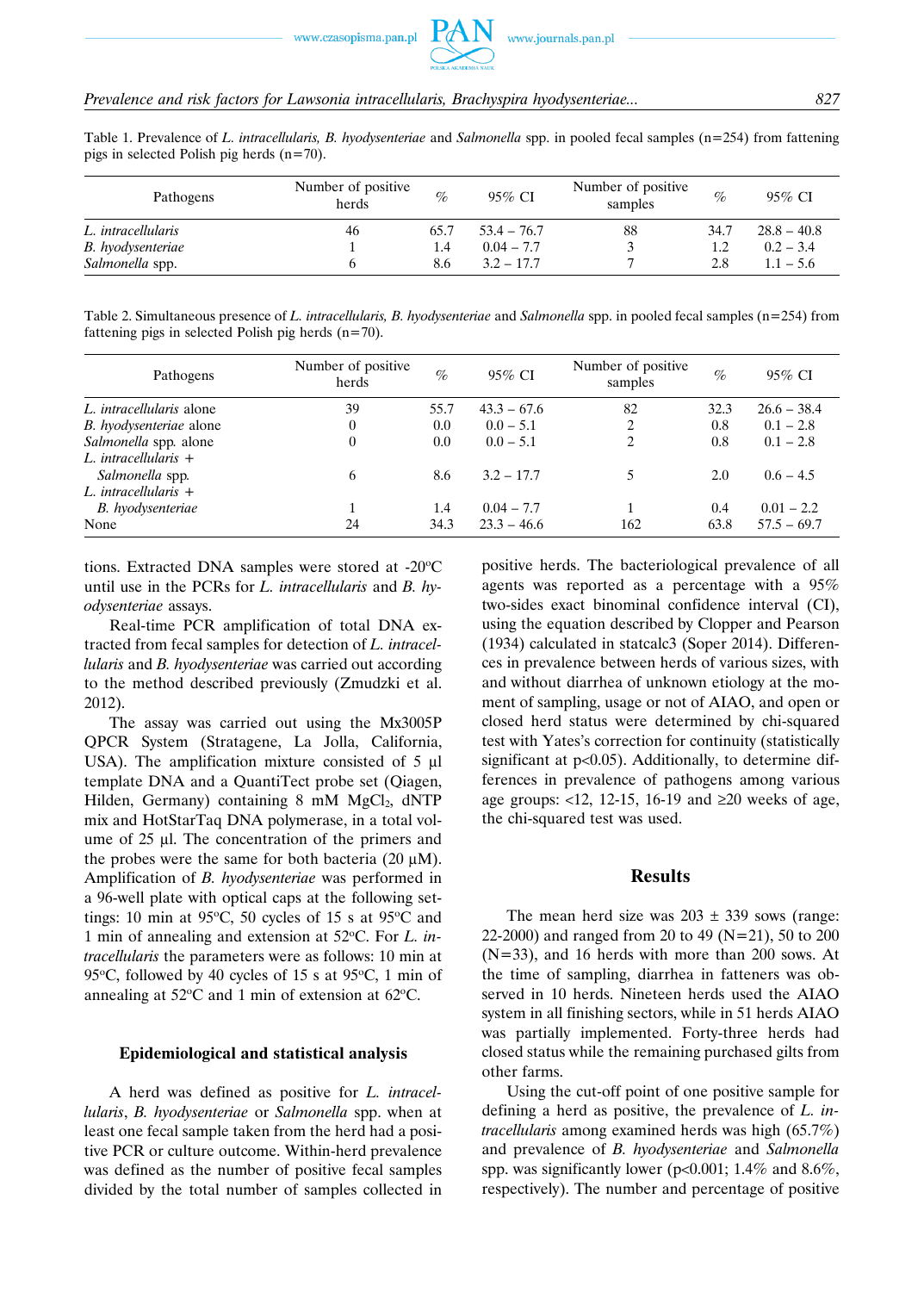

Fig. 1. Within-herd prevalence (%) of *L. intracellularis, B. hyodysenteriae* and *Salmonella* spp. in pooled fecal samples from fattening pigs in selected Polish pig herds  $(n=70)$ 

Histograms illustrating the number of negative herds and the number of herds with within-herd prevalence less than 25%, from 25% to 50%, from 50% to 75% and more than 75%. Within-herd prevalence was calculated as a proportion: number of positive samples/total number of samples in each herd.

Table 3. Prevalence of *L. intracellularis, B. hyodysenteriae* and *Salmonella* spp. in herds varied in size, presence of diarrhea, AIAO and herd status (open/closed).

| Variable group |               | Number      | L. intracellularis |                    |                  | B. hyodysenteriae |                    |                  | Salmonella spp.   |                    |                  |
|----------------|---------------|-------------|--------------------|--------------------|------------------|-------------------|--------------------|------------------|-------------------|--------------------|------------------|
|                |               | of<br>herds | No of<br>positive  | $%$ of<br>positive | 95%<br><b>CI</b> | No of<br>positive | $%$ of<br>positive | 95%<br><b>CI</b> | No of<br>positive | $%$ of<br>positive | 95%<br><b>CI</b> |
| Herd size      | $20-49$ sows  | 21          | 12                 | 57.1               | 34.0-78.2        | $\overline{0}$    | 0.0                | $0.0 - 16.1$     |                   | 4.8                | $0.1 - 23.8$     |
|                | $50-200$ sows | 33          | 24                 | 72.0               | 54.5-86.7        | 1                 | 3.0                | $0.1 - 15.8$     |                   | 3.0                | $0.1 - 15.8$     |
|                | $> 200$ sows  | 16          | 10                 | 62.5               | 35.4-84.8        | $\theta$          | 0.0                | $0.0 - 20.6$     | 4                 | $25.0*$            | $7.3 - 52.4$     |
| Diarrhea       | ves           | 10          | 10                 | $100.0*$           | 69.2-100.0       | $\theta$          | 0.0                | $0.0 - 30.8$     | 2                 | 20.0               | $2.5 - 55.6$     |
|                | no            | 60          | 36                 | 60.0               | 39.8-64.4        | 1                 | 1.7                | $0.04 - 7.8$     | 4                 | 6.7                | $1.6 - 14.2$     |
| <b>AIAO</b>    | yes           | 19          | 8                  | 42.1               | 20.2-66.5        | $\theta$          | 0.0                | $0.0 - 17.6$     | л.                | 5.3                | $0.1 - 26.0$     |
|                | no            | 51          | 38                 | $74.5*$            | 60.4-85.7        | 1                 | 2.0                | $0.1 - 10.4$     | 5                 | 9.8                | $3.3 - 21.4$     |
| Herd statu     | open          | 27          | 17                 | 63.0               | 42.4-80.6        | $\overline{0}$    | 0.0                | $0.0 - 12.8$     | 5                 | 29.4               | 6.3-38.1         |
|                | closed        | 43          | 29                 | 67.4               | 51.4-80.9        |                   | 2.3                | $0.1 - 12.2$     |                   | 2.3                | $0.1 - 12.2$     |

 $*$  – statistically significant differences calculated between rows in variable group ( $p<0.05$ )

Table 4. Distribution of positive samples in pigs from different age groups.

| Age (weeks) | N <sub>0</sub> | L. intracellularis |                    |                  | B. hyodysenteriae |                     |              | Salmonella spp.   |                     |              |
|-------------|----------------|--------------------|--------------------|------------------|-------------------|---------------------|--------------|-------------------|---------------------|--------------|
|             | of<br>samples  | No of<br>positive  | $%$ of<br>positive | 95%<br><b>CI</b> | No of<br>positive | $\%$ of<br>positive | 95%<br>CI    | No of<br>positive | $\%$ of<br>positive | 95%<br>CI    |
| < 12        | 45             | 14                 | 31.1               | 18.2-46.6        | $\theta$          | 0.0                 | $0.0 - 7.9$  | 3                 | 6.7                 | $1.4 - 18.3$ |
| $12 - 15$   | 76             | 29                 | 38.2               | $27.2 - 50.0$    |                   | 1.3                 | $0.03 - 7.1$ | 2                 | 2.6                 | $0.3 - 9.2$  |
| 16-19       | 69             | 27                 | 39.1               | 27.6-51.6        |                   | 1.5                 | $0.03 - 7.8$ |                   | 1.5                 | $0.03 - 7.8$ |
| $\geq 20$   | 64             | 18                 | 28.1               | 17.6-40.8        |                   | 1.6                 | $0.04 - 8.4$ |                   | 1.6                 | $0.04 - 8.4$ |

herds/samples with a 95% confidence interval is shown in Table 1.

Twenty-four herds were not infected with any of the examined pathogens, 39 herds were infected with one pathogen only (*L. intracellularis*), 7 herds with 2 pathogens, and none was infected with three pathogens. The simultaneous presence of *L. intracellularis, B. hyodysenteriae* and *Salmonella* spp. in herds and pooled samples is shown in Table 2.

The within-herd prevalence (in positive herds) for *L. intracellularis, B. hyodysenteriae* and *Salmonella* spp. were 51.5%, 75.0% and 30.4%, respectively. Only one herd was infected with *B. hyodysenteriae* and 6 with *Salmonella* spp., and 46 herds were positive for *L. intracellularis*. Distribution of within-herd prevalence is shown in Fig 1.

The prevalence of *L. intracellularis, B. hyodysenteriae* and *Salmonella* spp. in herds tested with differ-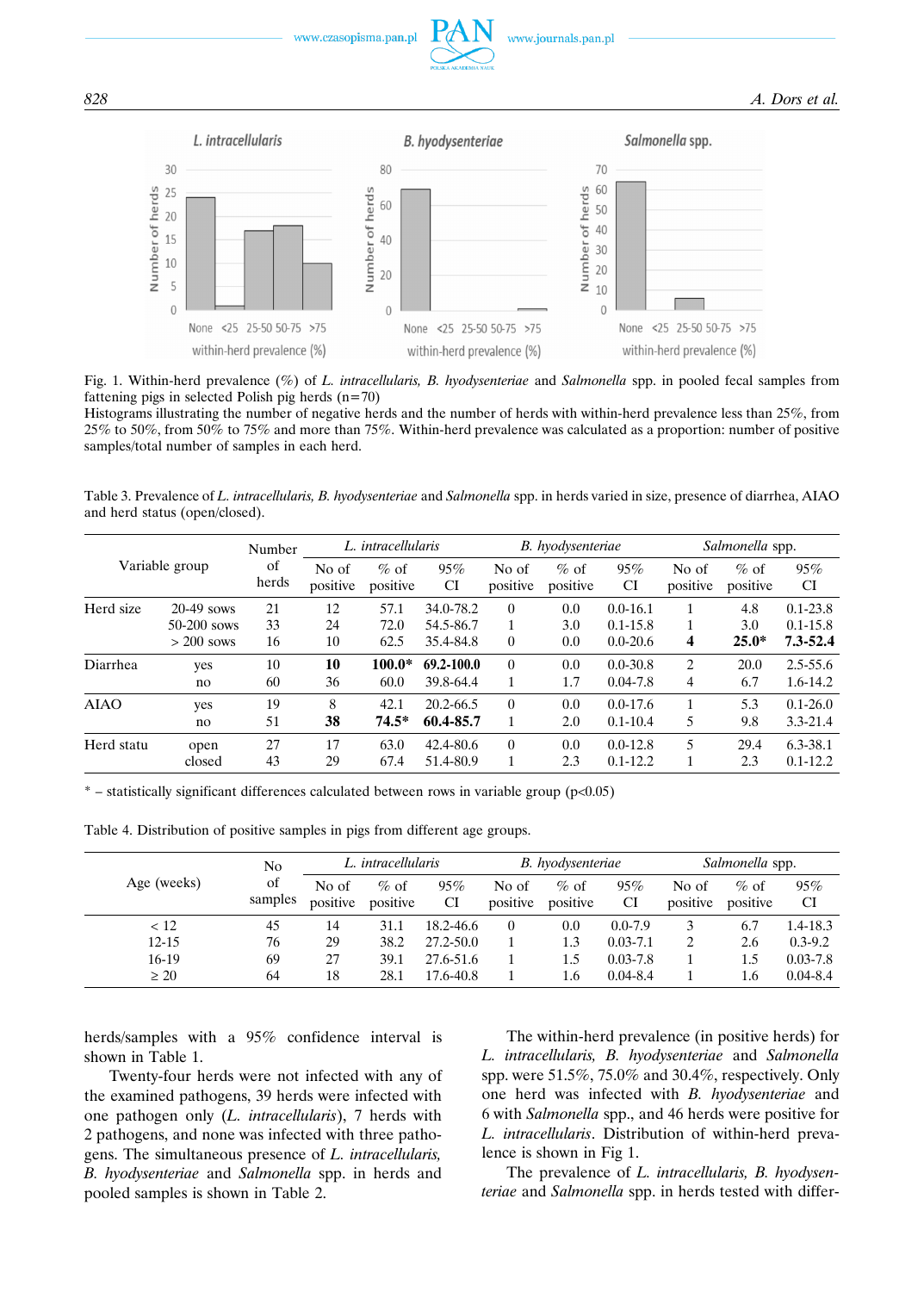# *Prevalence and risk factors for Lawsonia intracellularis, Brachyspira hyodysenteriae... 829*

ent size, presence or absence of diarrhea, AIAO procedure, and open or closed herd status are presented in Table 3. There was a significant difference between herd size and prevalence of *Salmonella* spp*.* (p=0.027). In herds with more than 200 sows the prevalence of the pathogen was significantly higher compared to herds with less than 200 sows. A statistically significant difference was also found with regard to symptoms of diarrhea and prevalence of *L. intracellularis* (p=0.035). All herds with diarrhea observed during sampling were infected with *L. intracellularis*. In contrast, in herds without diarrhea the prevalence of *L. intracellularis* was significantly lower (60.0%). In herds with the AIAO system the prevalence of *L. intracellularis* was significantly lower than in herds where this rule was not kept  $(p=0.024)$ .

The highest percentage of *L. intracellularis* positive samples were found in pigs aged from 16 to 19 weeks, whereas *Salmonella* spp. were found mostly in samples taken from pigs younger than 12 weeks of age (Table 4). There were no other differences between pathogen prevalence in different age groups of pigs.

*Salmonella* spp. serotyping revealed 7 isolates representing 3 serovars (4 isolates of Typhimurium, 2 Derby and 1 Infantis).

# **Discussion**

Results of the present study indicate that presence of *L. intracellularis* is quite common in medium and large size farrow-to-finish Polish swine herds, in contrast to the occurrence of *B. hyodysenteriae* and *Salmonella* spp.

The prevalence of *L. intracellularis* in Polish swine herds was comparable with data reported previously: 65.7% in the present study vs. 62.1% in the study of Pejsak et al. (2007). In the other study conducted by Pejsak et al. (2009) the mean prevalence of *L. intracellularis* was significantly lower (16.2%) than in the present study. These differences may be a consequence of the different types of herds that were investigated (breeding herds, farrow-to-finish herds and fattening units) as well as a smaller number of analyzed herds (8 breeding herds, 5 fattening units and 24 farrow-to-finish herds). It cannot be excluded that the sampling period also influenced the obtained results. In our study samples were collected from various age groups of pigs  $(12, 12-15, 16-19, 220)$ , while in the study of Pejsak et al. (2009) samples were collected once, from pigs 5-6 months (22-26 weeks). In the previous study (Pejsak et al. 2007) the percentage of positive samples was similar (33.6%) to that reported in the present study (32.3%). The current study confirmed that *L. intracellularis* is widely distributed among Polish medium and large size commercial swine herds. The herd-level prevalence of *L. intracellularis* in Poland is lower than the prevalence reported in Hungary – 93.6% (Biksi et al. 2007) and Denmark – 93.7% (Stege et al. 2000) but higher than reported in South Korea – 46.5% (Suh and Song 2005), Germany – 48.4% (Reiner et al. 2011), Italy – 44.6% (Merialdi et al. 2003) and Czech Republic – 31.8% (Cizek et al. 2006).

In contrast to data reported previously by Pejsak et al. (2007), the prevalence of *B. hyodysenteriae* in the present study seems to be very low. The higher prevalence reported previously by Pejsak et al. (2007) may be a result of a different study approach, enrolling only pigs with diarrhea or in bad condition, from herds with a history of hemorrhagic enteritis. Current results indicate that nowadays the relevance of *B. hyodysenteriae* infections in finishing pigs in Poland has decreased. This phenomenon was observed in previous years in several other countries (Jacobson et al. 2005, Viott et al. 2013) and is related to changes in production systems and better understanding of the role of biosecurity in the control of infectious diseases (Laanen et al. 2013). Our results are similar to those found in Denmark – 2.5% of positive herds (Stege et al. 2000) and Sweden, where a positive herd was not detected at all (Jacobson et al. 2005). In other European countries, including Czech Republic, Germany and Hungary, prevalence of *B. hyodysenteriae* was clearly higher 9.1%, 24.2% and 45.2%, respectively (Cizek et al. 2006, Reiner et al. 2011, Biksi et al. 2007).

Prevalence of *Salmonella* spp. was lower than those reported in Hungary – 54.8% (Biksi et al. 2007), South Korea – 51.1% (Suh and Song 2005), Portugal – 45.5% (Correia-Gomes et al. 2013) and Spain – 94.0% (Vico et al. 2011). Our results are similar to those reported by Stege et al. (2000) in Denmark – 10.1% and Nathues et al. (2013) in Germany – 11.2%. Prevalence of *Salmonella* spp. obtained in our study was also lower than those reported for the European Union by the European Food Safety Authority (EFSA), which demonstrated 33.3% of the production holdings positive for *Salmonella* spp. This prevalence varied from 0% to 55.7% among the Member States (EFSA, 2009).

The simultaneous presence of investigated pathogens was not common at either, sample or herd levels. Only 10.0% of herds were positive for two pathogens simultaneously. In the remaining herds a single (55.7%) or no (34.3%) pathogen was detected. Our results differ compared to those obtained in Denmark, where only 4% of herds were not infected at all and 32% of herds were infected with one pathogen only (Stege et al. 2000). According to Biksi et al.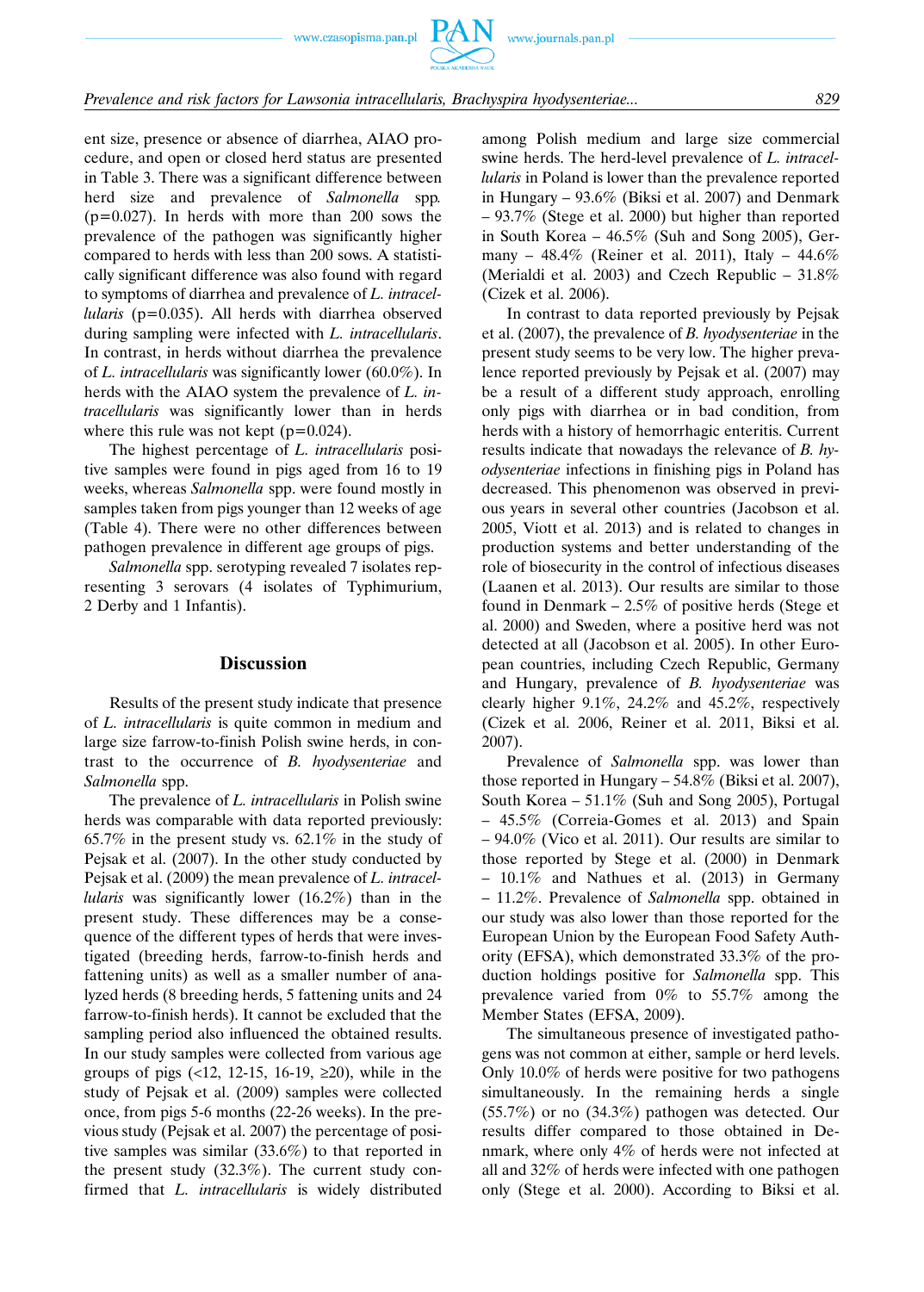

(2007), in Hungary single infection of herds with the pathogens mentioned above was observed in only 9.7% of herds. In the above studies the prevalence of a higher number of pathogens was investigated.

Within-herd prevalence varied depending on the investigated pathogen. Since only one herd was positive to *B. hyodysenteriae* it was difficult to estimate the within-herd prevalence of this pathogen. *Salmonella* had the lowest within-herd prevalence. The within-herd prevalence of *L. intracellularis* at a level lower than 25% was observed in one herd only. These results indicate that the presence of *L. intracellularis* in herds results in high within-herd prevalence (more than 25%). Moreover, the pathogen is well distributed among different age groups of finishing pigs. Our results are consistent with those presented by Stege et al. (2000) in Danish pig herds.

In the present study the percentage of *Salmonella* spp. positive herds was different depending on the herd size. In herds with 20-49 and 50-200 sows, the percentage of positive herds were 4.8% and 3.0%, respectively. In contrast, in herds with more than 200 sows, the prevalence was as high as 25.0%, and differed significantly from smaller herds (<200 sows). More frequent occurrence of *Salmonella* spp. in larger herds was previously reported also by Suh and Song (2005). The reasons for such results are not clear, but herd size was previously reported as a risk factor for *Salmonella* spp*.* infections by Correia-Gomes et al. (2013). In our study, a significant percentage of isolated *Salmonella* strains were not specific for pigs (*S.* Derby, *S.* Infantis). Possibly, there is a higher risk for transmission of *Salmonella* spp. in large swine herds (i.e. with personnel, feed or with purchased animals). The lower prevalence of the infection in closed herds as compared to open herds may partially confirm this hypothesis (in large herds animals were purchased more frequently).

In herds where diarrhea was present at the moment of sampling, herd-level prevalence of *L. intracellularis* was significantly higher than in herds without diarrhea. A similar relationship did not occur for the other investigated pathogens. This result confirmed that *L. intracellularis* is the major cause of bacterial diarrhea in finishing pigs (Jacobson et al. 2003, Merialdi et al. 2003, Pedersen et al. 2012). The prevalence of the pathogen was significantly higher in herds where AIAO practice was not observed.

In summary, our results indicate that *L. intracellularis* is the major enteric bacterial pathogen in finishing pigs in Poland, which can cause both clinical problems or subclinical infections. The role of *B. hyodysenteriae* as a causative agent of enteric infection in Polish medium and large size swine herds seems to have diminished over recent years. Additionally, the study identified AIAO and herd size as a risk factor for *L. intracellularis* and *Salmonella* spp*.* at the herd level, respectively. Finally, in finishing pigs with diarrhea *L. intracellularis* should be considered as the most probable agent of clinical problems.

## **Acknowledgements**

This work was supported by a grant from the National Science Centre, No. N N308 571740.

#### **References**

- Arguello H, Sorensen G, Carvajal A, Baggesen D, Rubio P, Pedersen K (**2013**) Prevalence, serotypes and resistance patterns of *Salmonella* in Danish pig production. Res Vet Sci 95: 334-342.
- Biksi I, Lorincz M, Molnár B, Kecskés T, Takács N, Mirt D, Cizek A, Pejsak Z, Martineau GP, Sevin JL, Szenci O (**2007**) Prevalence of selected enteropathogenic bacteria in Hungarian finishing pigs. Acta Vet Hung 55: 219-227.
- Bonardi S, Bassi L, Brindani F, D'Incau M, Barco L, Carra E, Pongolini S (**2013**) Prevalence, characterization and antimicrobial susceptibility of *Salmonella enterica* and *Yersinia enterocolitica* in pigs at slaughter in Italy. Int J Food Microbiol 163: 248-257.
- Carlson S, Branhill A, Griffith R (**2012**) Salmonellosis. In: Zimmerman JJ, Karriker LA, Ramirez A, Schwartz KJ, Stevenson GW (eds) Diseases of Swine, Wiley-Blackwell, Ames, Iowa, pp 821-833.
- Cizek A, Sperling D, Bednar D, Pejsak Z, Biksi I, Martineau GP, Sevin JL, Hasman P, Mirt D (**2006**) *Lawsonia intracellularis* and *Brachyspira spp*. prevalence in fatteners in the Czech Republic, Hungary and Poland Czech large-scale farms without diarrhea. Proceedings of the 19th IPVS Congress, Copenhagen, Denmark, 2: 356.
- Clopper CJ, Pearson ES (**1934**). The use of confidence or fiducial limits illustrated in the case of the binomial. Biometrika 26: 404-413.
- Correia-Gomes C, Mendonça D, Vieira-Pinto M, Niza-Ribeiro J (**2013**) Risk factors for *Salmonella spp.* in Portuguese breeding pigs using a multilevel analysis. Prev Vet Med 108: 159-166.
- EFSA (**2009**) Analysis of the baseline survey on the prevalence of Salmonella in holdings with breeding pigs in the EU, 2008, Part A: Salmonella prevalence estimates, EFSA Journal 7(12): 1377 [p 93].
- Fellström C, Pettersson B, Thomson J, Gunnarsson A, Persson M, Johansson KE (**1997**) Identification of *Serpulina* species associated with porcine colitis by biochemical analysis and PCR. J Clin Microbiol 35: 462-467.
- Grimont PAD, Weill F-X (**2007**) Antigenic formulae of the *Salmonella* serovars https://www.pasteur.fr/sante/clre/cadrecnr/salmoms/WKLM-En.pdf
- Hampson DJ (**2012**) Brachyspiral Colitis. In: Zimmerman JJ, Karriker LA, Ramirez A, Schwartz KJ, Stevenson GW (eds) Diseases of Swine, Wiley-Blackwell, Ames, Iowa, pp 680-696.
- Hands I, McOrist S, Blunt R, Lawrence K (**2010**) Current